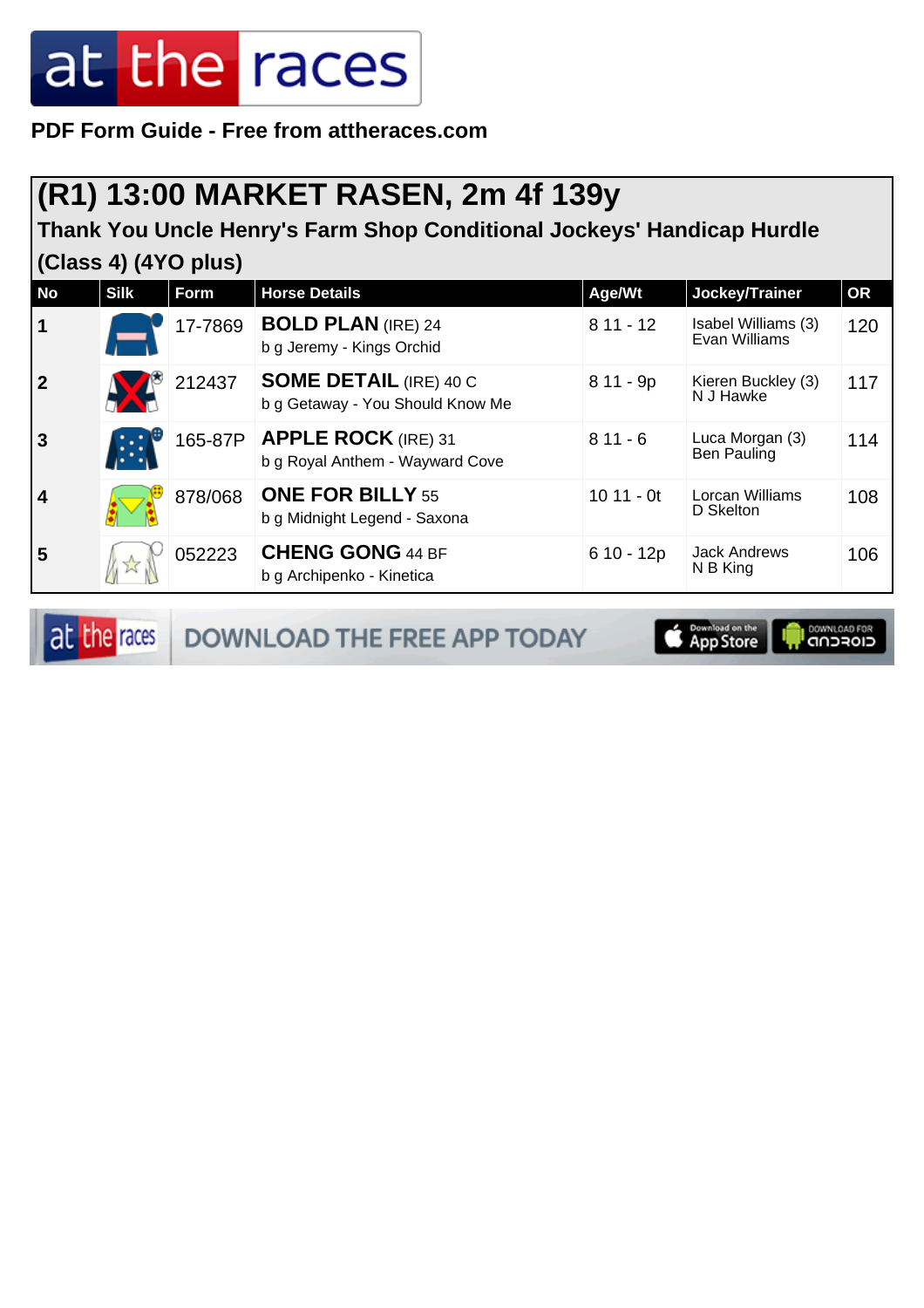PDF Form Guide - Free from attheraces.com

|                                                                      |             |         | $(R1)$ 13:15 TAUNTON, 2m 3f 1y                                          |             |                                                 |           |  |  |
|----------------------------------------------------------------------|-------------|---------|-------------------------------------------------------------------------|-------------|-------------------------------------------------|-----------|--|--|
| Injured Jockeys Fund Novices' Hurdle (GBB Race) (Class 4) (4YO plus) |             |         |                                                                         |             |                                                 |           |  |  |
| <b>No</b>                                                            | <b>Silk</b> | Form    | <b>Horse Details</b>                                                    | Age/Wt      | Jockey/Trainer                                  | <b>OR</b> |  |  |
| 1                                                                    |             | 214-139 | <b>ITALIAN SPIRIT (IRE) 61 BF</b><br>b g Fame And Glory - Coco Milan    | $611 - 7h1$ | Aidan Coleman<br><b>Olly Murphy</b>             | 114       |  |  |
| $\boldsymbol{2}$                                                     |             | 64      | <b>COULD TALKABOUTIT (IRE) 29</b><br>b g Kayf Tara - Glen Countess      | $511 - 0$   | <b>Brendan Powell</b><br>C L Tizzard            |           |  |  |
| 3                                                                    |             | 3-5536  | <b>HERE HARE HERE (FR) 17</b><br>b g Masterstroke - Valence             | $511 - 0$   | Harry Bannister<br>W Greatrex                   |           |  |  |
| 4                                                                    |             | P-4407  | <b>MASKIA (FR) 14</b><br>b g Masked Marvel - Rasia                      | $511 - 0$   | <b>Benjamin Poste</b><br>Mrs Rosemary<br>Gasson |           |  |  |
| 5                                                                    |             | 12      | <b>NORTON HILL (IRE) 56</b><br>b g Fame And Glory - Charming Leader     | $611 - 0$   | <b>Nick Scholfield</b><br>Jack Barber           |           |  |  |
| 6                                                                    |             | $P-2P9$ | <b>PAUDIE</b> (IRE) 17<br>b g Fame And Glory - Honeyed                  | $611 - 0$   | T Scudamore<br><b>Harriet Brown</b>             |           |  |  |
| 7                                                                    |             | 89      | <b>PHOENIX RISEN 44</b><br>ch g Conduit - Tchatchacoya                  | $511 - 0$   | David Noonan<br>J Scott                         |           |  |  |
| 8                                                                    |             | P89-6   | POL MA CREE 104<br>b g Arvico - Mere Salome                             | $711 - 0t$  | James Best<br>Miss G G Haywood                  |           |  |  |
| 9                                                                    |             | 76      | <b>REBEL INTENTIONS</b> (IRE) 44<br>b g Aiken - Robin's Solo            | $511 - 0$   | <b>Thomas Bellamy</b><br>Miss E C Lavelle       |           |  |  |
| 10                                                                   |             |         | <b>DOCTOR PARNASSUS (IRE) 17</b><br>b g Make Believe - We'll Go Walking | $410 - 7$   | Harry Skelton<br>D Skelton                      |           |  |  |

at the races DOWNLOAD THE FREE APP TODAY

**E** Download on the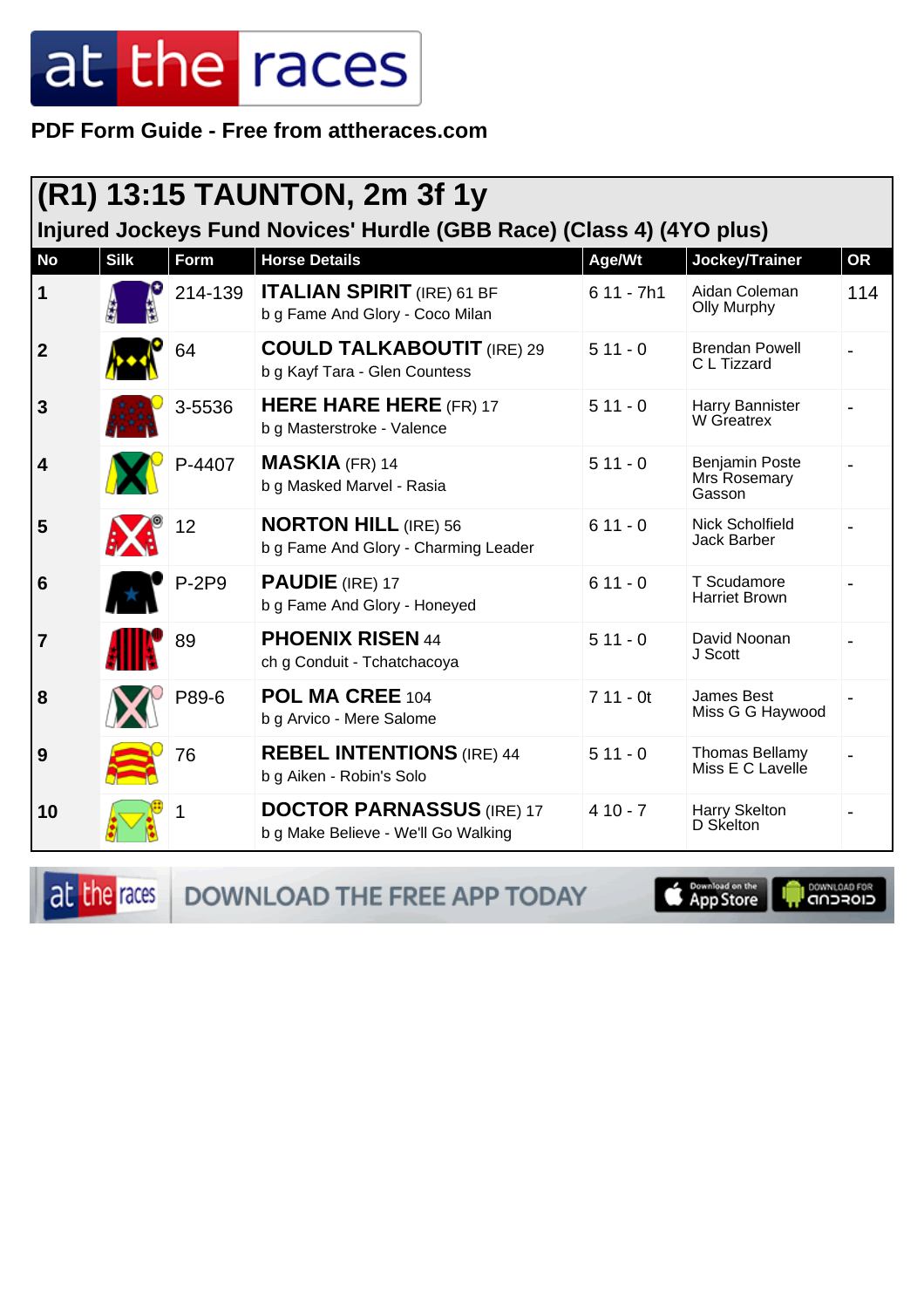**PDF Form Guide - Free from attheraces.com**

#### **(R2) 13:35 MARKET RASEN, 2m 4f 139y**

**Weatherbys Cheltenham Festival Betting Guide EBF 'National Hunt' Novices' Hurdle (GBB Race) (Class 3) (4YO to 7YO)**

| <b>No</b>               | <b>Silk</b> | Form     | <b>Horse Details</b>                                               | Age/Wt    | Jockey/Trainer                        | <b>OR</b> |
|-------------------------|-------------|----------|--------------------------------------------------------------------|-----------|---------------------------------------|-----------|
| $\mathbf 1$             |             | 4106-0   | <b>COOL JET</b> (IRE) 73 BF<br>b g Jet Away - Cool Trix            | $611 - 2$ | <b>B S Hughes</b><br><b>B</b> Ellison |           |
| $\overline{2}$          |             | $5 - 76$ | <b>HESBEHINDYOU</b> (IRE) 33<br>b g Curtain Time - Veronica's Gift | $611 - 2$ | Page Fuller<br>Andy Irvine            |           |
| $\overline{3}$          |             | P1/4-52  | <b>HOMETOWN HERO (IRE) 19</b><br>b g Darsi - Kilcoltrim Society    | $711 - 2$ | <b>Bridget Andrews</b><br>D Skelton   | 120       |
| $\overline{\mathbf{4}}$ |             | $4 - 33$ | <b>LUKE 41</b><br>b g Lucarno - More Ballet Money                  | $511 - 2$ | C O'Farrell<br>M W Easterby           | 110       |
| 5                       |             | $2 - 44$ | <b>TIGERBYTHETAIL (IRE) 63</b><br>b g Yeats - Talktothetail        | $611 - 2$ | S Bowen<br>Olly Murphy                | 117       |
| 6                       |             | 4-       | <b>MISS WACHIT</b> (IRE) 301<br>b m Flemensfirth - Miss Mitch      | $610 - 9$ | Kielan Woods<br>A M Hales             |           |

at the races DOWNLOAD THE FREE APP TODAY

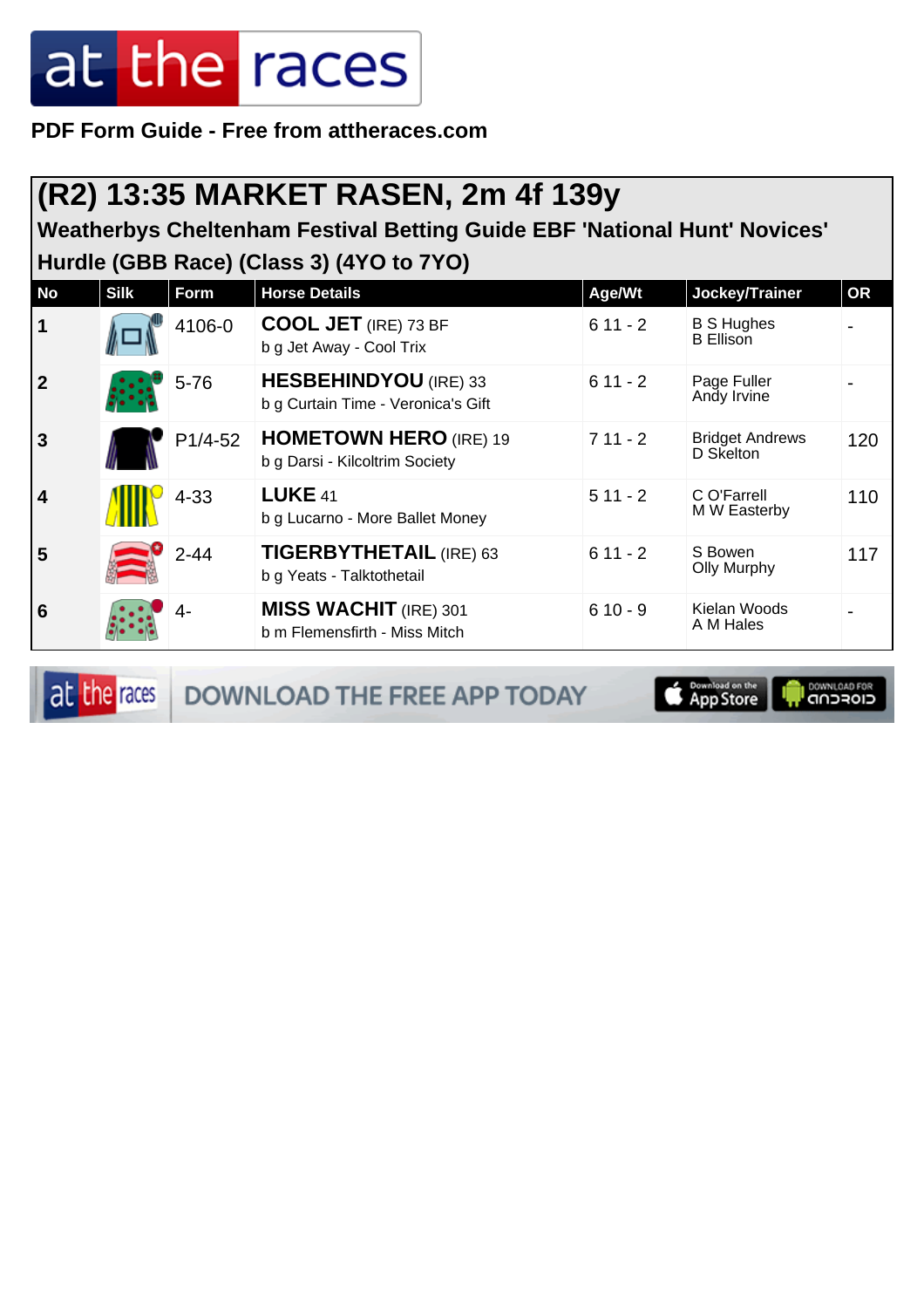**PDF Form Guide - Free from attheraces.com**

| $ (R2)$ 13:50 TAUNTON, 2m 3f 1y |             |                 |                                                                           |                  |                                                 |           |  |
|---------------------------------|-------------|-----------------|---------------------------------------------------------------------------|------------------|-------------------------------------------------|-----------|--|
|                                 |             |                 | Free Racing 14th March Handicap Hurdle (Class 5) (4YO plus)               |                  |                                                 |           |  |
| <b>No</b>                       | <b>Silk</b> | Form            | <b>Horse Details</b>                                                      | Age/Wt           | Jockey/Trainer                                  | <b>OR</b> |  |
| 1                               |             | $3/1$ PP-<br>7Р | <b>SASTRUGA</b> (IRE) 21<br>b g Masterofthehorse - Crimson Blue           | $911 -$<br>12tp1 | Alan Johns<br><b>Richard Hawker</b>             | 104       |  |
| $\mathbf{2}$                    |             | 221160          | <b>KENDELU</b> (IRE) 31 CD<br>b g Yeats - Supreme Baloo                   | $711 - 11v$      | Tom Buckley (5)<br>N J Hawke                    | 103       |  |
| 3                               |             | 821076          | <b>URABAMBA</b> (IRE) 44<br>b g Arctic Cosmos - Glaisdale                 | $711 - 11t$      | Mr Joshua Newman<br>(7)<br>Kayley Woollacott    | 103       |  |
| 4                               |             | 241-346         | <b>SIDEWAYSINMILAN (IRE) 44</b><br>b g Milan - Erins Love                 | $711 - 10$       | <b>Benjamin Poste</b><br>Mrs Rosemary<br>Gasson | 102       |  |
| 5                               |             | 1F2F2P          | <b>HO QUE OUI (FR) 13 D</b><br>ch m Network - Highest Card                | $511 - 10$       | Miss A Stevens (7)<br>Mrs Dunn                  | 102       |  |
| 6                               |             | 1-3U360         | <b>MYSTIC COURT</b> (IRE) 168 CD<br>b g Court Cave - My Mystic Rose       | $911 - 8$        | T Scudamore<br><b>Harriet Brown</b>             | 100       |  |
| 7                               |             | 5-7093          | <b>MUY BIEN (IRE) 29</b><br>b g Cloudings - Sari Rose                     | $611 - 3h$       | K Brogan (3)<br>Harry Fry                       | 95        |  |
| 8                               |             | 1476            | <b>IBERIO</b> (GER) 29<br>b g Kamsin - Imogen                             | $511 - 2p1$      | M G Nolan<br>P J Hobbs                          | 94        |  |
| 9                               |             | 024             | <b>BRANDY COVE (IRE) 99</b><br>b g Getaway - Gently Go                    | $511 - 2$        | Adam Wedge<br>Evan Williams                     | 94        |  |
| 10                              |             | 0-3P7P0         | <b>PORTENTOSO</b> (GER) 21 D<br>b g Santiago - Piccola                    | 7 11 - 2bt1      | Miss T Eyston (7)<br>S Holdsworth               | 94        |  |
| 11                              |             | 2594/PP         | <b>CLONDAW DANCER (IRE) 61</b><br>b g Big Bad Bob - Berocco               | 8 11 - 1bt       | Harry Skelton<br>J Scott                        | 93        |  |
| 12                              |             | 213667          | <b>KALZARI (FR) 17</b><br>b f Zanzibari - Kalianda                        | 4 10 - 13p       | David Noonan<br>D Pipe                          | 105       |  |
| 13                              |             | 8P-77P9         | <b>THEBELLSOFSHANDON</b> (IRE) 22<br>b g Fame And Glory - Western Cowgirl | 7 10 - 13h       | Nick Scholfield<br>P Henderson                  | 91        |  |
| 14                              |             | 355/6P-<br>9    | <b>ZULU 104</b><br>b g Cockney Rebel - Pantita                            | $810 -$<br>11tp1 | Mr Ellis Collier (7)<br>Miss G G Haywood        | 89        |  |
| 15                              |             | $4/82 -$<br>0PP | <b>BAILY GORSE</b> (IRE) 28<br>b g Milan - Lillies Bordello               | $810 - 10p$      | Sean Houlihan<br>Miss L Blackford               | 88        |  |
| 16                              |             | 765/544-        | PERCY PROSECCO 396 (13F)<br>b g Sir Percy - Grapes Hill                   | 7 10 - 8p        | Ms B Hampson (3)<br>Archie Watson               | 86        |  |
| 17                              |             | 426144          | <b>KARAKORAM 17 CD BF</b><br>b g Excelebration - Portrait                 | 7 10 - 7tp       | J A Anderson (7)<br><b>Grace Harris</b>         | 85        |  |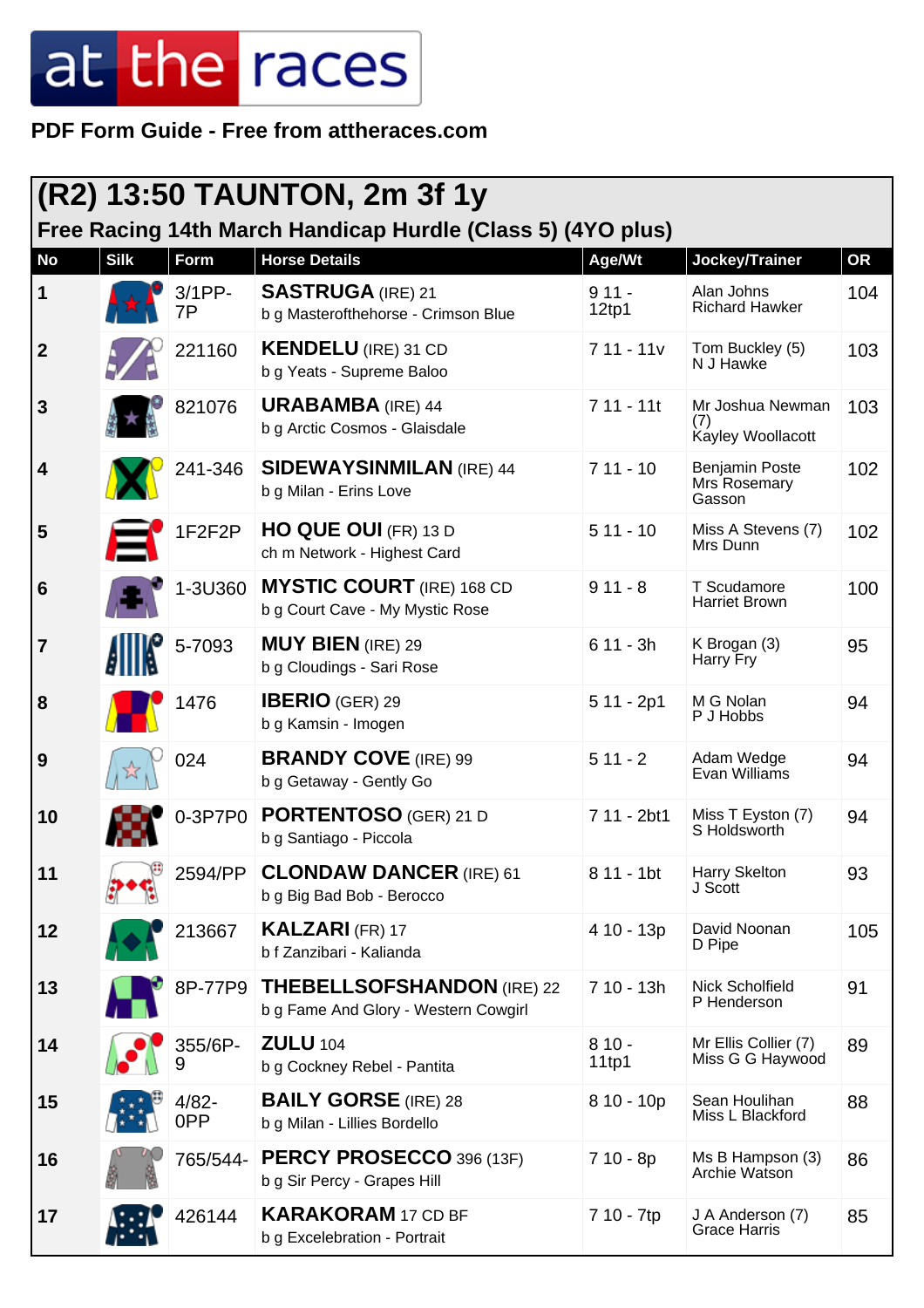PDF Form Guide - Free from attheraces.com

|                  | (R3) 14:10 MARKET RASEN, 2m 125y<br>Weatherbys nhstallions.co.uk Handicap Hurdle (Class 5) (4YO plus) |         |                                                                   |             |                                     |           |  |  |
|------------------|-------------------------------------------------------------------------------------------------------|---------|-------------------------------------------------------------------|-------------|-------------------------------------|-----------|--|--|
| <b>No</b>        | <b>Silk</b>                                                                                           | Form    | <b>Horse Details</b>                                              | Age/Wt      | Jockey/Trainer                      | <b>OR</b> |  |  |
| $\mathbf 1$      |                                                                                                       | 5F-4740 | <b>THE CINCINNATI KID (FR) 31</b><br>b g Charm Spirit - Tocopilla | $511 - 12$  | <b>B S Hughes</b><br>Henry Oliver   | 99        |  |  |
| $\overline{2}$   |                                                                                                       | 539623  | <b>THE RAVEN'S RETURN 44 D</b><br>b g Scorpion - Mimis Bonnet     | $911 - 11p$ | Kevin Jones (3)<br>Charles & Pogson | 98        |  |  |
| $\mathbf{3}$     |                                                                                                       | 23/P-44 | <b>SWEET SPIRIT</b> (FR) 19<br>b m Linda's Lad - Childermas       | $811 - 6$   | J J Burke<br>Tom Lacey              | 93        |  |  |
| $\boldsymbol{4}$ |                                                                                                       | 78-09PP | <b>PENPAL</b> (FR) 21<br>ch g Muhtathir - Penkinella              | $711 - 0$   | A P Cawley<br>Micky Hammond         | 87        |  |  |
| 5                |                                                                                                       | 369-377 | <b>STEP TO THE TOP (IRE) 42</b><br>b m Doyen - Step On My Soul    | $711 - 0$   | Ryan Mania<br>Craig Lidster         | 87        |  |  |
| $6\phantom{1}6$  |                                                                                                       | 26-9577 | <b>MISTY MANI 67</b><br>b m Sulamani - Mystic Glen                | 7 10 - 13p1 | <b>Callum Bewley</b><br>P D Niven   | 86        |  |  |
| $\overline{7}$   |                                                                                                       | P74-P55 | <b>SCRUTINISE 82</b><br>b g Intense Focus - Tetravella            | 10 10 - 11p | Page Fuller<br>Andy Irvine          | 84        |  |  |
| 8                |                                                                                                       | P49231  | <b>TARA ITI 20</b><br>ch g Sixties Icon - Royal Warranty          | $410 - 9$   | Joshua Moore<br>G L Moore           | 92        |  |  |
| 9                |                                                                                                       | P99     | <b>JUPITER ROAD 11</b><br>b g Charm Spirit - Thankful             | $610 - 5$   | Peter Kavanagh (7)<br>M E Sowersby  | 78        |  |  |
| 10               |                                                                                                       | 000     | <b>LIGHTNING ATTACK 61</b><br>b g Lethal Force - Afrodita         | $610 - 1$   | R P McLernon<br><b>B</b> M R Haslam | 74        |  |  |
| 11               |                                                                                                       | 848646  | <b>FAST DEAL 44</b><br>ch g Fast Company - Maven                  | $510 - 0$   | Alison Johnson (7)<br>M C Chapman   | 73        |  |  |
| 12               |                                                                                                       | 653706  | <b>KILCARAGH BOY (IRE) 39</b><br>b g King's Theatre - Histologie  | $1310 - 0t$ | Phillip Armson (7)<br>R J Armson    | 73        |  |  |
|                  |                                                                                                       |         | Long Handicap: Fast Deal 9 - 11, Kilcaragh Boy 9 - 9              |             |                                     |           |  |  |

at the races

DOWNLOAD THE FREE APP TODAY

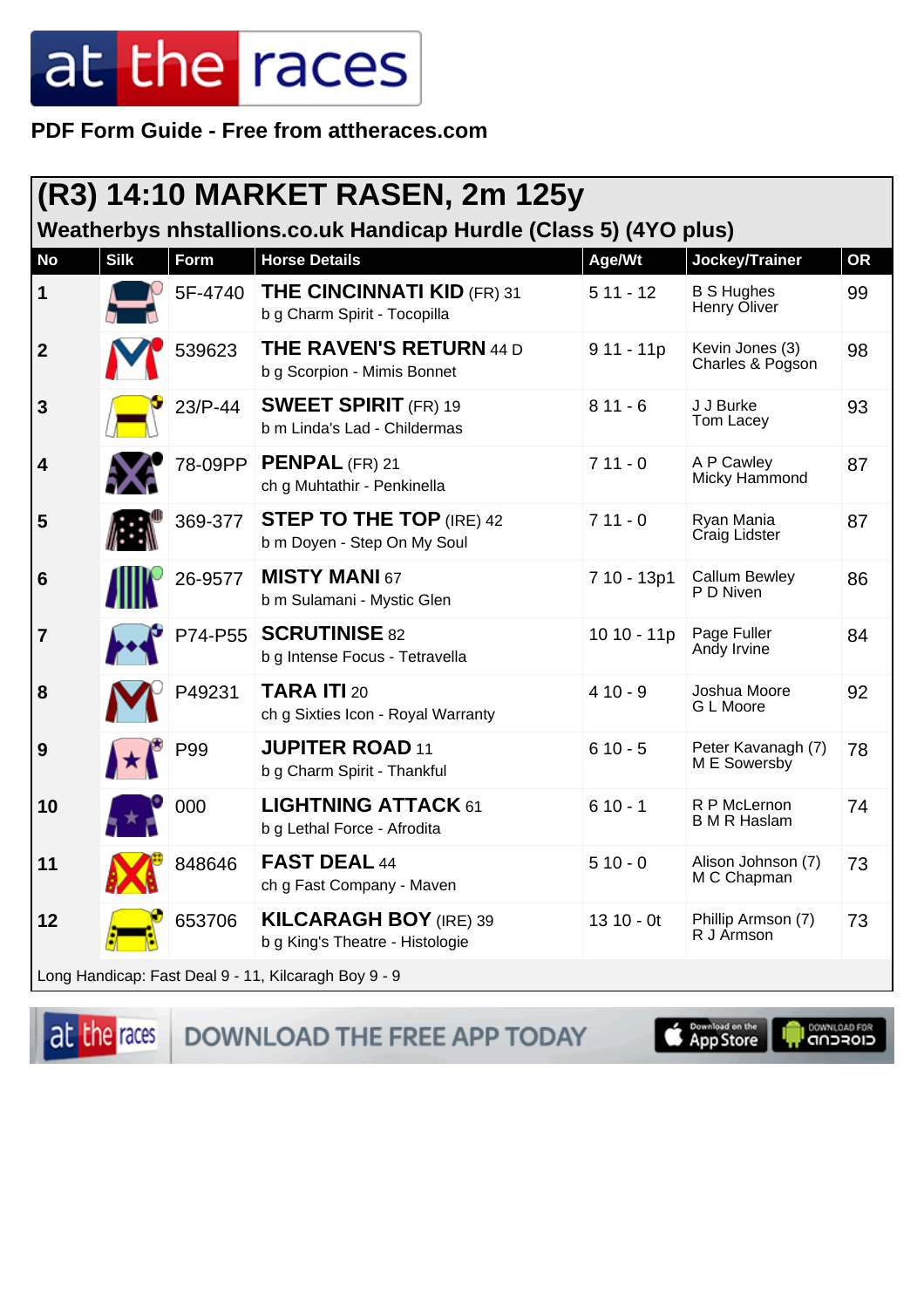**PDF Form Guide - Free from attheraces.com**

### **(R3) 14:25 TAUNTON, 2m 104y**

**Invest Southwest Supporting Love Musgrove Mares' Novices' Hurdle (GBB Race) (Class 3) (4YO plus)**

| <b>No</b>               | <b>Silk</b> | Form           | <b>Horse Details</b>                                                        | Age/Wt    | Jockey/Trainer                      | <b>OR</b> |
|-------------------------|-------------|----------------|-----------------------------------------------------------------------------|-----------|-------------------------------------|-----------|
| $\overline{1}$          |             | 5U2-821        | <b>WALK IN CLOVER (IRE) 14</b><br>b m Walk In The Park - Bridgequarter Girl | $511 - 5$ | Harry Skelton<br>D Skelton          |           |
| $\overline{2}$          |             | $\overline{2}$ | <b>CHORAL WORK 110</b><br>gr m Nathaniel - Chapel Choir                     | $511 - 0$ | Aidan Coleman<br><b>Olly Murphy</b> |           |
| $\overline{3}$          |             | 43-22          | <b>COOL STONE 51 BF</b><br>b m Kayf Tara - Stoney Path                      | $611 - 0$ | <b>Thomas Bellamy</b><br>A King     |           |
| $\overline{\mathbf{4}}$ |             | 1-             | <b>CROSSRAIL</b> 291 D<br>b m Rail Link - Get Me Home                       | $711 - 0$ | P J Brennan<br>F O'Brien            |           |
| 5                       |             | $6 - 35$       | <b>MAID ON THE MOON 26</b><br>b m Pether's Moon - Handmaid                  | $511 - 0$ | Tom Cannon<br>A King                |           |
| $6\phantom{1}6$         |             | 505832/        | <b>MARKMYWORD</b> 1023<br>b m Resplendent Glory - Spring Creek              | $911 - 0$ | Sean Houlihan<br>J Tickle           |           |
| $\overline{7}$          |             | 260-26         | <b>TAYLORS THREE ROCK (IRE) 250</b><br>ch m Roderic O'connor - Miss Me      | $611 - 0$ | Harry Bannister<br>A W Carroll      |           |

at the races DOWNLOAD THE FREE APP TODAY

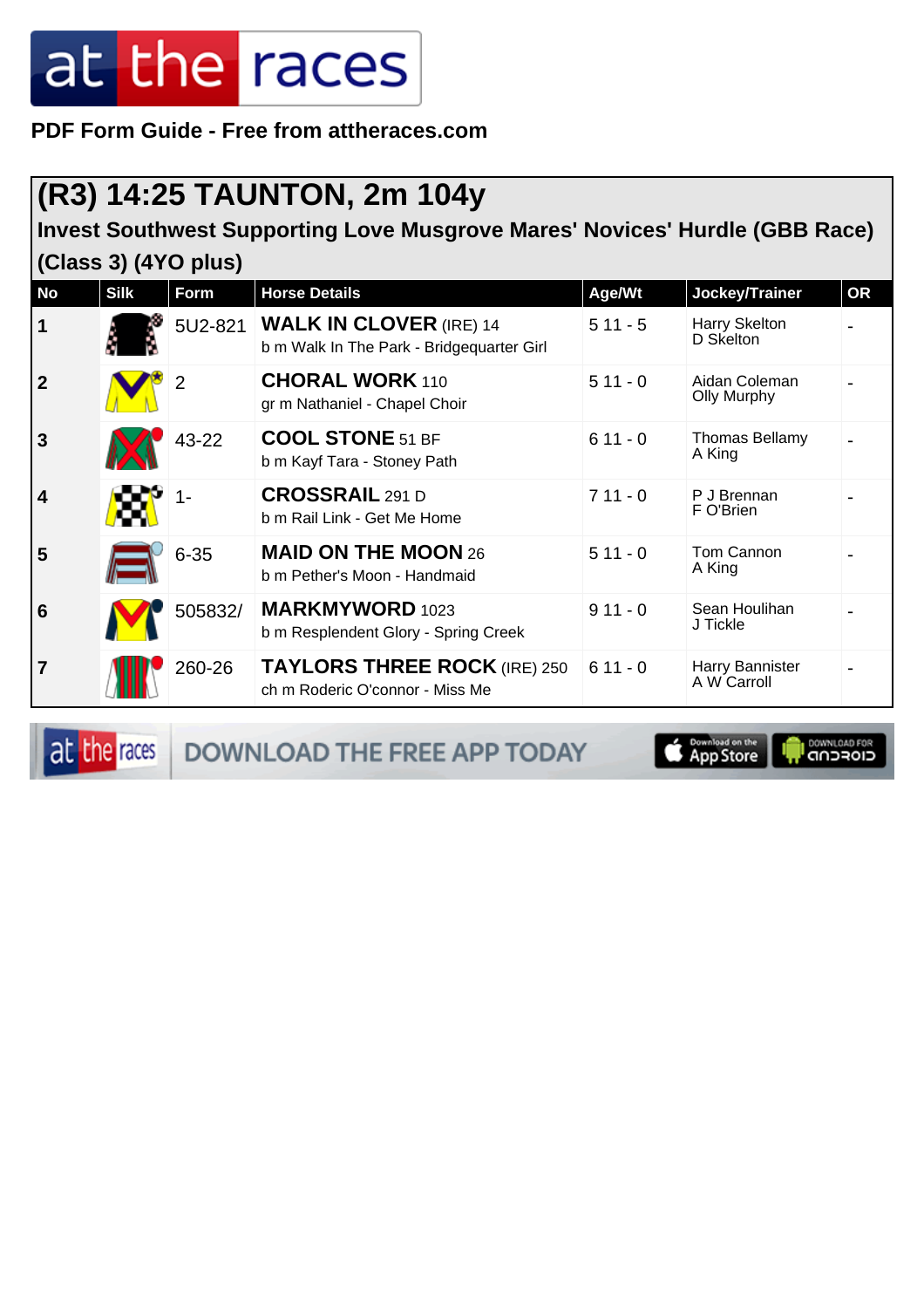PDF Form Guide - Free from attheraces.com

|                  |             |              | (R4) 14:45 MARKET RASEN, 2m 7f 16y                                     |             |                                      |           |
|------------------|-------------|--------------|------------------------------------------------------------------------|-------------|--------------------------------------|-----------|
|                  |             |              | Nunns Mazda And Isuzu Grimsby Handicap Hurdle (Class 4) (4YO plus)     |             |                                      |           |
| <b>No</b>        | <b>Silk</b> | Form         | <b>Horse Details</b>                                                   | Age/Wt      | <b>Jockey/Trainer</b>                | <b>OR</b> |
| 1                |             | 781344       | <b>THE VOLLAN</b> (IRE) 22<br>b g Scorpion - Print It On Lips          | 8 11 - 12tp | Mr Lewis Dobb (10)<br>L J Morgan     | 115       |
| $\boldsymbol{2}$ |             | 4213         | <b>STORM OF LIGHT</b> (IRE) 55 BF<br>b g Fame And Glory - Blazing Moon | $611 - 11$  | S Bowen<br><b>Olly Murphy</b>        | 114       |
| 3                |             | 2-88149      | <b>ROMEO BROWN 10</b><br>br g Yeats - Santia                           | $811 - 10$  | Thomas Willmott (5)<br>Mrs S J Smith | 113       |
| 4                |             | 6P/23P-<br>5 | <b>FLORRIE KNOX</b> (IRE) 68 C<br>gr g Gold Well - Miss Orphan         | $911 - 7$   | Jay Tidball (10)<br>A Ralph          | 110       |
| 5                |             | 981197-      | <b>SKYLANNA BREEZE</b> (IRE) 332 D<br>b g Primary - Waist Deep         | $711 - 5$   | Jonjo O'Neill Jr.<br>Jonjo O'Neill   | 108       |
| 6                |             | 25-5334      | <b>STEADY AWAY</b> (IRE) 61<br>b g Fame And Glory - Inch Pride         | $811 - 4$   | James Bowen<br>Miss Martin           | 107       |
| 7                |             | 311/877      | <b>FLOKI 55</b><br>b g Kalanisi - La Dame Brune                        | $811 - 4$   | <b>Bridget Andrews</b><br>D Skelton  | 107       |
| 8                |             | 45-P451      | LE GRAND LION (FR) 44<br>gr g Turgeon - Grande Cavale                  | $611 - 4p$  | Kielan Woods<br>Ben Pauling          | 107       |
| 9                |             | 6F-4577      | <b>SCHALKE</b> 56<br>b g Malinas - Prospero's Belle                    | $711 - 1$   | <b>B S Hughes</b><br>Rebecca Menzies | 104       |
| 10               |             |              | 2P8-37P   SHAH AN SHAH 35<br>ch g Shirocco - Queen Soraya              | $810 - 13$  | J J Burke<br>C E Longsdon            | 102       |

at the races DOWNLOAD THE FREE APP TODAY

App Store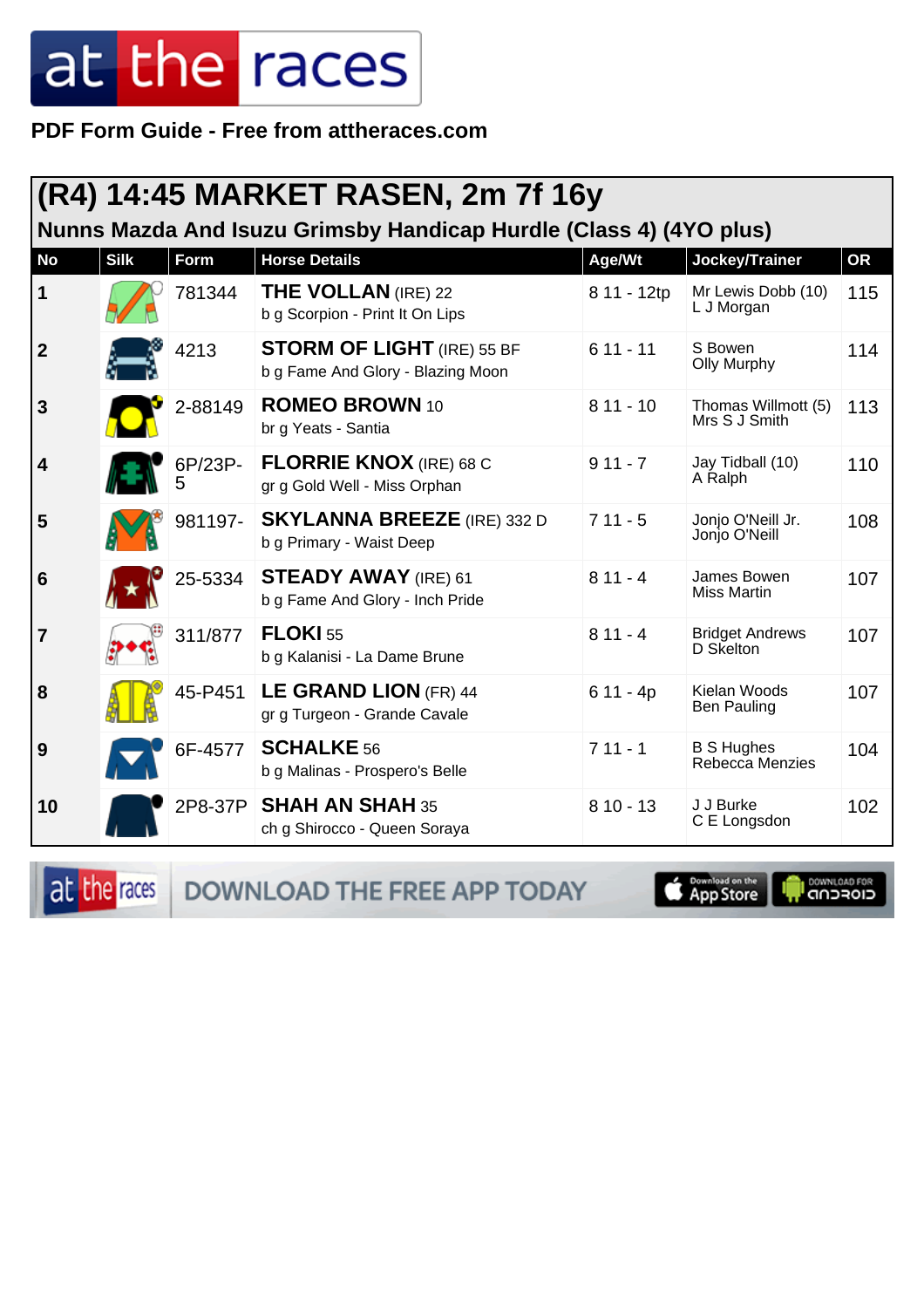**PDF Form Guide - Free from attheraces.com**

|                |                                                                          |        | (R4) 15:00 TAUNTON, 2m 7f 3y                                        |             |                                                 |     |  |  |  |
|----------------|--------------------------------------------------------------------------|--------|---------------------------------------------------------------------|-------------|-------------------------------------------------|-----|--|--|--|
|                | Taunton Kia Supporting Love Musgrove Handicap Chase (Class 3) (5YO plus) |        |                                                                     |             |                                                 |     |  |  |  |
| <b>No</b>      | <b>Silk</b>                                                              | Form   | <b>Horse Details</b>                                                | Age/Wt      | Jockey/Trainer                                  | OR  |  |  |  |
| $\mathbf 1$    |                                                                          |        | 30-8002 SLATE HOUSE (IRE) 31<br>b g Presenting - Bay Pearl          | 10 12 - 0bt | <b>Brendan Powell</b><br>C L Tizzard            | 132 |  |  |  |
| $\overline{2}$ |                                                                          |        | 544P3-2 HIGHEST SUN (FR) 279 BF<br>b g Sunday Break - Highest Price | $811 - 12$  | Stan Sheppard<br>Tom Lacey                      | 130 |  |  |  |
| 3              |                                                                          |        | U21P9-7 CORRANY (IRE) 29<br>br g Court Cave - Time For An Audit     | 8 11 - 9p   | Daniel Hiskett (3)<br>R T Phillips              | 127 |  |  |  |
| 4              |                                                                          | 6P2U75 | TOPOFTHECOTSWOLDS (IRE) 19<br>D<br>b g Arcadio - Bambootcha         | $811 - 8$   | <b>Sam Twiston-Davies</b><br>N A Twiston-Davies | 126 |  |  |  |
| 5              |                                                                          |        | 4P1-42U REVELS HILL (IRE) 36<br>b g Mahler - Chlolo Supreme         | $711 - 4$   | K Brogan (3)<br>Harry Fry                       | 122 |  |  |  |
| 6              |                                                                          | 41PU4U | <b>WIGGLESWORTH (IRE) 10 D</b><br>b g Doyen - Arctic Aunt           | $710 - 9b$  | <b>Charlie Hammond</b><br>Dr R D P Newland      | 113 |  |  |  |

at the races DOWNLOAD THE FREE APP TODAY

Download on the **I DOWNLOAD FOR**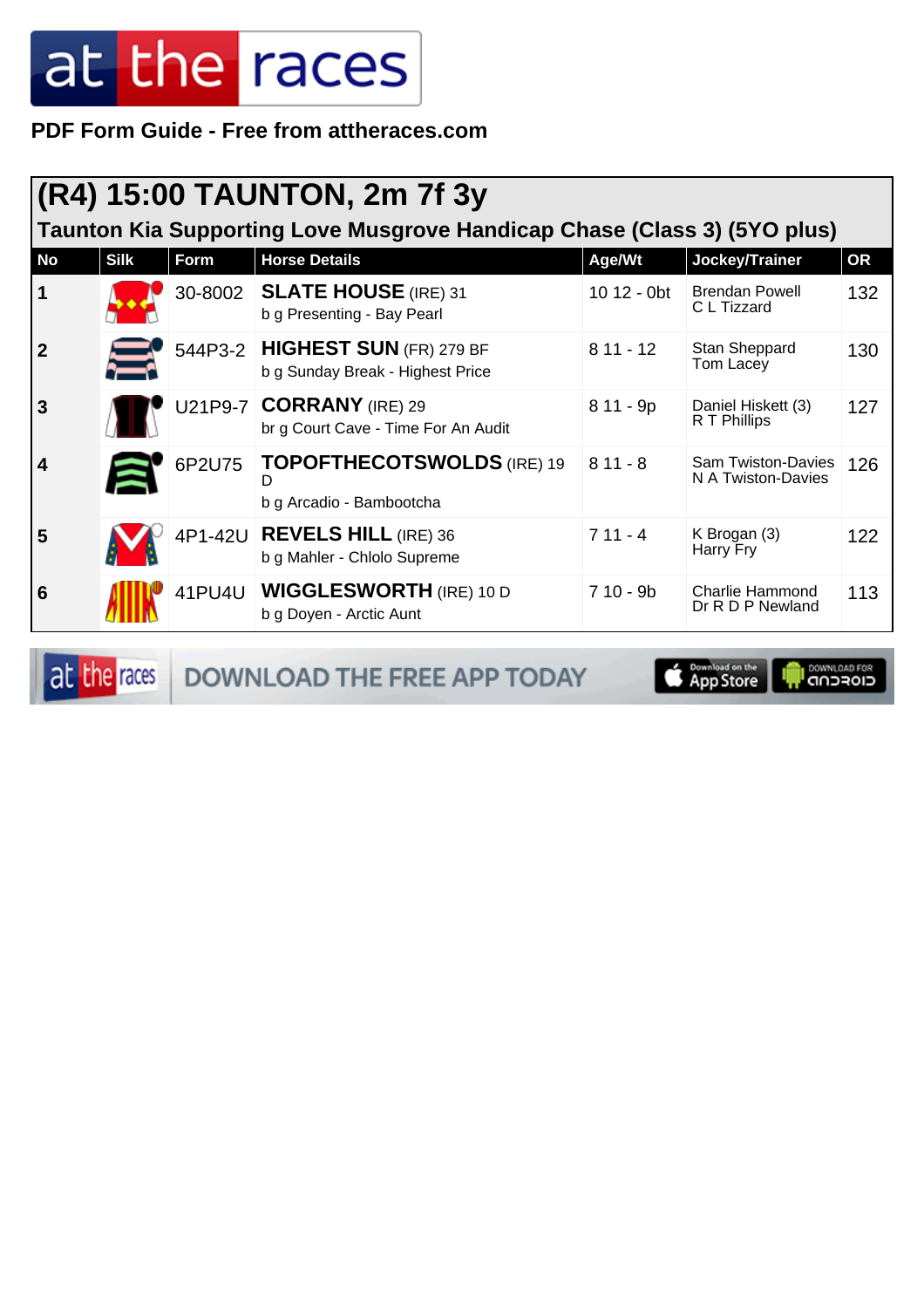**PDF Form Guide - Free from attheraces.com**

|                         |                                                                 |               | (R5) 15:20 MARKET RASEN, 2m 7f 191y                                              |             |                                             |     |  |  |  |
|-------------------------|-----------------------------------------------------------------|---------------|----------------------------------------------------------------------------------|-------------|---------------------------------------------|-----|--|--|--|
|                         | Book Summer Plate Date Now! Handicap Chase (Class 4) (5YO plus) |               |                                                                                  |             |                                             |     |  |  |  |
| <b>No</b>               | <b>Silk</b>                                                     | Form          | <b>Horse Details</b>                                                             | Age/Wt      | Jockey/Trainer                              | OR  |  |  |  |
| $\mathbf 1$             |                                                                 | 4/27P2-<br>P  | <b>BRIANSTORM</b> (IRE) 100 D<br>b g Brian Boru - Coco Moon                      | $1011 - 12$ | <b>Charlie Deutsch</b><br>Miss V Williams   | 117 |  |  |  |
| $\boldsymbol{2}$        |                                                                 | 011-531       | <b>GUETAPAN COLLONGES (FR) 32</b><br>b g Saddler Maker - Saturne Collonges       | $611 - 11$  | W T Kennedy<br>C E Longsdon                 | 116 |  |  |  |
| 3                       |                                                                 | <b>PP358P</b> | YOUNG WOLF (IRE) 20 D<br>b g Vinnie Roe - Missy O'Brien                          | $911 - 10$  | Jonjo O'Neill Jr.<br>Jonjo O'Neill          | 115 |  |  |  |
| $\overline{\mathbf{4}}$ |                                                                 |               | 1-5233P <b>CRACKING FIND</b> (IRE) 44 D<br>b g Robin Des Pres - Crack The Kicker | $1111 - 9$  | Ryan Mania<br>Mrs S J Smith                 | 114 |  |  |  |
| 5                       |                                                                 | 55-5241       | <b>ANIMAL</b> (IRE) 38 C<br>b g Arcadio - Fantine                                | $611 - 7$   | S Bowen<br>Miss S Smith                     | 112 |  |  |  |
| 6                       |                                                                 | 31273/6       | <b>TIKK TOCK BOOM (IRE) 74 D</b><br>gr m Tikkanen - Henrietta                    | 10 11 - 2p  | $C$ J Todd $(3)$<br>Ian Williams            | 107 |  |  |  |
| $\overline{7}$          |                                                                 | 33-3846       | $HIDEO$ (FR) 25<br>b g Cokoriko - Saora                                          | $510 - 10$  | Emma Smith-<br>Chaston (7)<br>Micky Hammond | 107 |  |  |  |

at the races DOWNLOAD THE FREE APP TODAY

App Store **I** DOWNLOAD FOR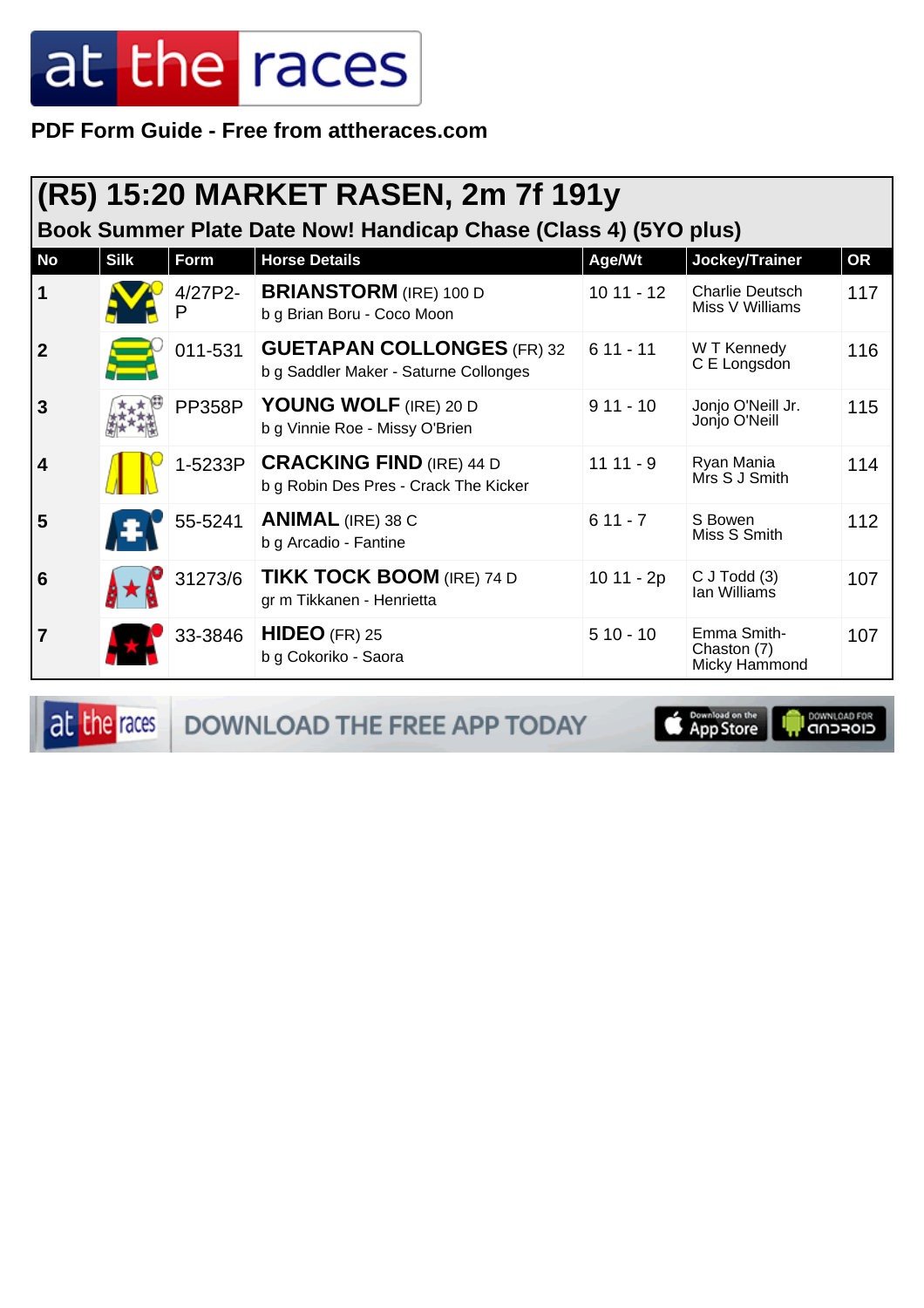**PDF Form Guide - Free from attheraces.com**

#### **(R5) 15:35 TAUNTON, 2m 104y**

#### **Mike Morgan Electrical Services Supporting Love Musgrove Handicap Hurdle (Class 4) (4YO plus)**

| <b>No</b>               | <b>Silk</b> | Form            | <b>Horse Details</b>                                                       | Age/Wt       | Jockey/Trainer                                | OR  |
|-------------------------|-------------|-----------------|----------------------------------------------------------------------------|--------------|-----------------------------------------------|-----|
| $\mathbf 1$             |             | 1236-59         | <b>SAGE ADVICE (IRE) 43 D</b><br>b g Make Believe - Purple Sage            | $511 - 12b1$ | <b>Sam Twiston-Davies</b><br>Dr R D P Newland | 120 |
| $\overline{2}$          |             | $0/8F -$<br>P46 | <b>SOFIA'S ROCK</b> (FR) 24 D<br>b g Rock Of Gibraltar - Princess Sofia    | 8 11 - 10t   | Harry Skelton<br>D Skelton                    | 118 |
| $\mathbf{3}$            |             | 12316-          | <b>BREGUET BOY</b> (IRE) 319 (13F) D<br>br g Requinto - Holly Hawk         | $511 - 7p$   | N F Houlihan (3)<br>M J Attwater              | 115 |
| $\overline{\mathbf{4}}$ |             | 162-P68         | <b>NATURAL HISTORY 31 D</b><br>b g Nathaniel - Film Script                 | $711 - 6h1$  | J E Moore<br>G L Moore                        | 114 |
| 5                       |             | 1-24654         | <b>PAWPAW 26 D</b><br>b g Showcasing - Papaya                              | $511 - 5tp1$ | C Gethings<br>P R Webber                      | 113 |
| $6\phantom{1}6$         |             | 4-44256         | <b>IRON MIKE 19</b><br>gr g Gregorian - Regal Velvet                       | $611 - 5b$   | H Cobden<br><b>Harriet Brown</b>              | 113 |
| $\overline{7}$          |             | 335311          | <b>AMELIA'S DANCE (IRE) 17 CD</b><br>ch m Flemensfirth - Madame Mcgoldrick | $711 - 5h$   | Tabitha Worsley (3)<br>Robert Walford         | 113 |
| 8                       |             | 416             | <b>SEVENTEEN O FOUR (IRE) 21 D BF</b><br>ro g Gutaifan - Bali Breeze       | $511 - 5p$   | Fergus Gillard (3)<br>D Pipe                  | 113 |
| 9                       |             | 54-1487         | <b>CITY DERBY</b> (IRE) 48 D<br>ch g Ask - Reine D'or                      | $611 - 2$    | P J Brennan<br>F O'Brien                      | 110 |
| 10                      |             | 21              | <b>DR T J ECKLEBURG</b> (IRE) 29 D<br>b g Lawman - Imtidaad                | $410 - 9$    | Aidan Coleman<br><b>Olly Murphy</b>           | 115 |

at the races

DOWNLOAD THE FREE APP TODAY

App Store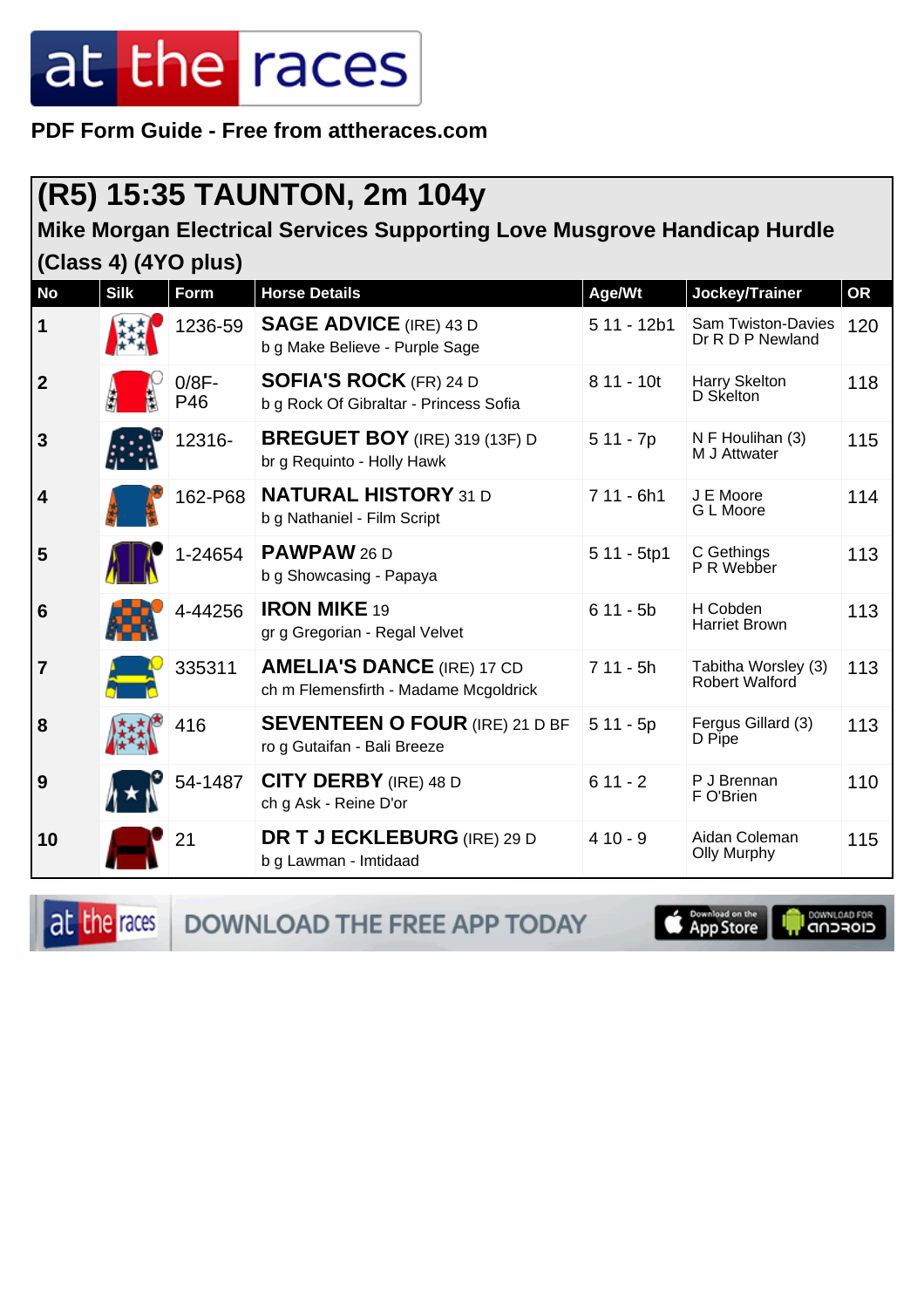PDF Form Guide - Free from attheraces.com

|                  | (R6) 15:55 MARKET RASEN, 2m 7f 191y<br>Racing Tv Novices' Handicap Chase (Class 5) (5YO plus) |                                     |                                                                     |                  |                                           |           |  |  |
|------------------|-----------------------------------------------------------------------------------------------|-------------------------------------|---------------------------------------------------------------------|------------------|-------------------------------------------|-----------|--|--|
| <b>No</b>        | <b>Silk</b>                                                                                   | <b>Form</b>                         | <b>Horse Details</b>                                                | Age/Wt           | Jockey/Trainer                            | <b>OR</b> |  |  |
| $\mathbf 1$      |                                                                                               | 15-P86P                             | <b>BLAME THE GAME (IRE) 37</b><br>b g Darsi - Lucy Walters          | $712 - 0v$       | Joshua Moore<br>C Gordon                  | 107       |  |  |
| $\boldsymbol{2}$ |                                                                                               | 2P-4F31                             | <b>BRING THE ACTION (IRE) 12 D</b><br>b g Jet Away - Lady Firefly   | 6 11 - 12tp      | Kieren Buckley (5)<br>N J Hawke           | 105       |  |  |
| 3                |                                                                                               | 92-5543                             | <b>PASEO 160</b><br>b g Champs Elysees - Posteritas                 | $611 - 9$        | <b>Charlie Deutsch</b><br>Miss V Williams | 102       |  |  |
| 4                |                                                                                               | 218-0F4                             | <b>DORA DE JANEIRO (FR) 37 D</b><br>b m Ballingarry - Katana        | $911 - 5$        | J Kington<br>S G West                     | 98        |  |  |
| 5                |                                                                                               | 44-5541                             | <b>FREDDY FANATAPAN 25 D</b><br>b g Nathaniel - Pan Galactic        | 7 11 - 3p        | S Bowen<br>W S Kittow                     | 96        |  |  |
| 6                |                                                                                               |                                     | 53P-047   CALL SIMON (IRE) 26<br>b g Fame And Glory - All My Judges | $710 - 11$       | David Prichard (5)<br><b>Miss Martin</b>  | 90        |  |  |
| $\overline{7}$   |                                                                                               | 7/62-904                            | <b>JESSIE LIGHTFOOT</b> (IRE) 27<br>b m Yeats - Needle Doll         | $810 - 1$        | Lilly Pinchin (5)<br>J Groucott           | 80        |  |  |
| 8                |                                                                                               | 16-769                              | <b>FOR FITZ SAKE</b> (IRE) 58 D<br>b g Califet - Hollygrove         | $610 -$<br>0h1t1 | Harry Reed<br>L J Morgan                  | 79        |  |  |
|                  |                                                                                               | Long Handicap: For Fitz Sake 8 - 10 |                                                                     |                  |                                           |           |  |  |

at the races

DOWNLOAD THE FREE APP TODAY

**E** Download on the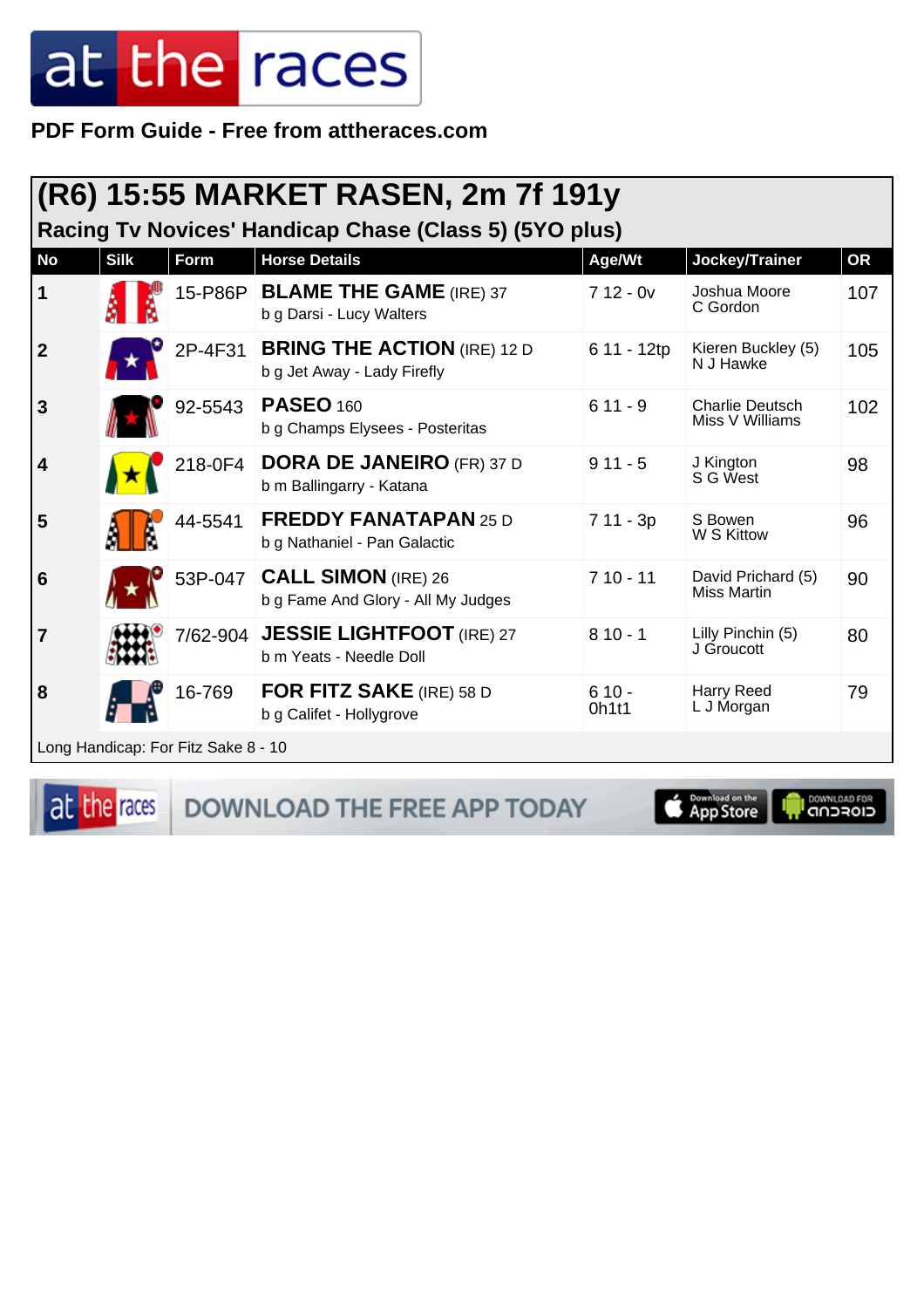**PDF Form Guide - Free from attheraces.com**

### **(R6) 16:10 TAUNTON, 2m 2f 40y**

#### **Cheltenham Festival Preview Evening 11th March Novices' Handicap Chase (Class 5) (5YO plus)**

| <b>No</b>       | <b>Silk</b> | <b>Form</b>                          | <b>Horse Details</b>                                                  | Age/Wt      | Jockey/Trainer                              | <b>OR</b> |
|-----------------|-------------|--------------------------------------|-----------------------------------------------------------------------|-------------|---------------------------------------------|-----------|
| $\mathbf 1$     |             | 1/6P3                                | <b>BOLD CONDUCT (IRE) 31</b><br>b g Stowaway - Vics Miller            | 8 11 - 12t1 | <b>Brendan Powell</b><br>C L Tizzard        | 102       |
| $\overline{2}$  |             | 55-4242                              | <b>FOLLY GATE</b> (FR) 39<br>b g Montmartre - Cate Bleue              | $711 - 8t$  | Chester Williams (3)<br>Mrs J Williams      | 98        |
| 3               |             | 2P3-336                              | <b>MAJESTIC MERLIN 31</b><br>b g Midnight Legend - Posh Emily         | $711 - 5t$  | Sean Houlihan<br>P J Hobbs                  | 95        |
| 4               |             | 3226/77                              | <b>MARETTIMO</b> (IRE) 20<br>b g Harbour Watch - Renowned             | $811 - 4$   | Thomas Doggrell (7)<br>W G M Turner         | 94        |
| 5               |             | P0-5333                              | $EROS$ (FR) 21<br>b g Diamond Boy - Madame Lys                        | $811 - 3$   | Ben Godfrey (3)<br>Kayley Woollacott        | 93        |
| $6\phantom{1}6$ |             | 782563/                              | <b>STREETS OF FIRE (IRE) 705</b><br>br m Milan - Flaming Brandy       | $811 - 2$   | H F Nugent (5)<br>Jean-Rene Auvray          | 92        |
| $\overline{7}$  |             | 414/046                              | <b>POLA CHANCE (FR) 39</b><br>gr m Boris De Deauville - Take A Chance | $610 - 8b1$ | David Noonan<br>N J Hawke                   | 84        |
| 8               |             | <b>U1F/6P8</b>                       | <b>DR OAKLEY</b> (IRE) 36<br>ch g Le Fou - Two Choices                | $810 - 5$   | J M Davies<br>Henry Oliver                  | 81        |
| 9               |             | RP7-<br>FP <sub>0</sub>              | <b>DANNY PARK (IRE) 14</b><br>b g Ocovango - Kilbarry Flame           | $610 - 4p$  | James Best<br>Maxwell Young                 | 80        |
| 10              |             | 93-2820                              | <b>MISS HARRIETT 39</b><br>b m Arvico - Ivorsagoodun                  | $610 - 11$  | <b>Charlie Hammond</b><br>Miss Polly Gundry | 77        |
| 11              |             | 64P7F7                               | FITZ THE BRIEF (IRE) 68<br>ch g Sholokhov - Roxy Beat                 | $610 - 0$   | <b>Benjamin Poste</b><br>R Dickin           | 76        |
|                 |             | Long Handicap: Fitz The Brief 9 - 10 |                                                                       |             |                                             |           |

at the races

DOWNLOAD THE FREE APP TODAY

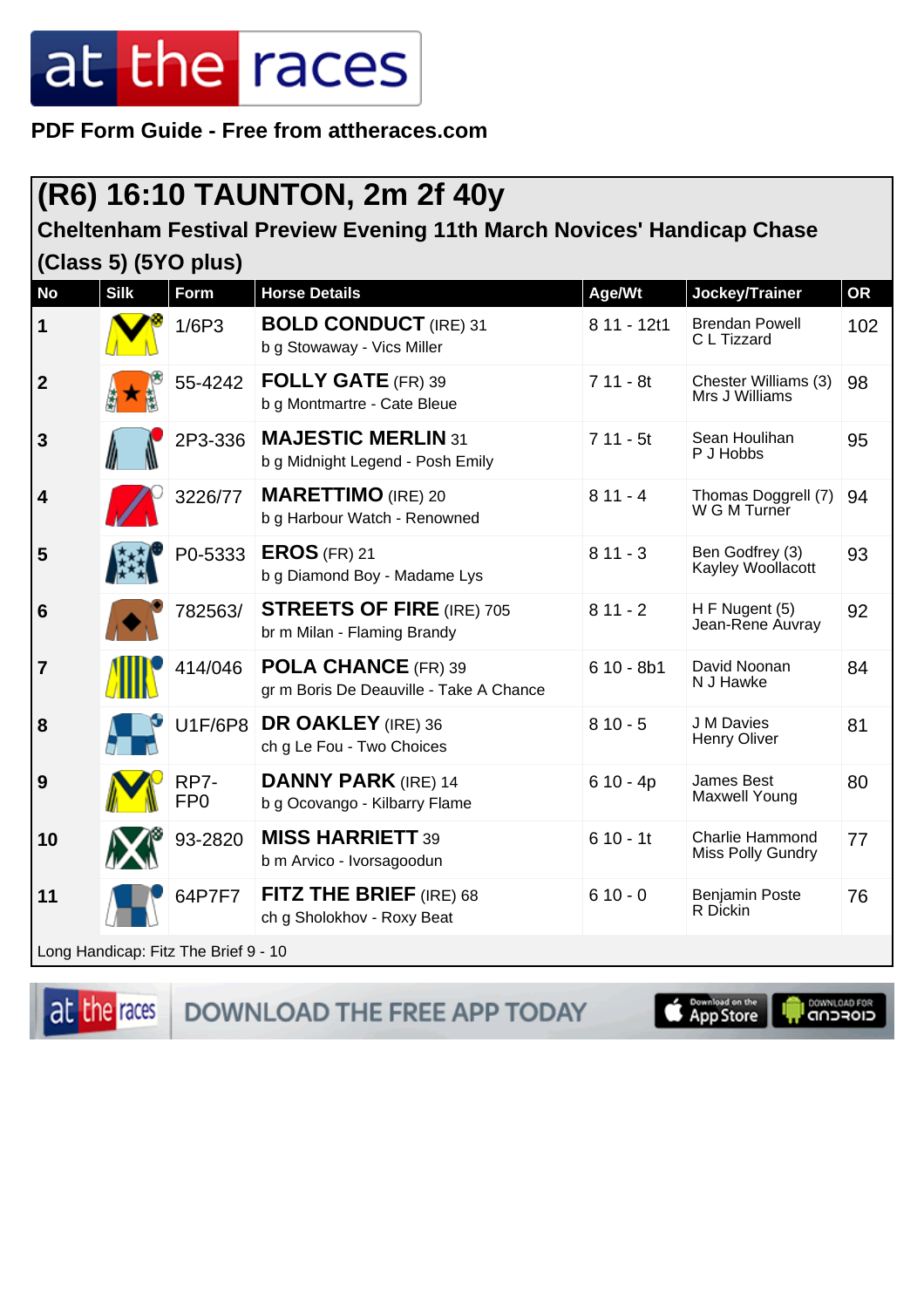**PDF Form Guide - Free from attheraces.com**

| (R7) 16:30 MARKET RASEN, 2m 3f 34y<br>Come Racing February 22nd Mares' Handicap Chase (Class 5) (5YO plus) |             |         |                                                                                       |             |                                   |           |  |
|------------------------------------------------------------------------------------------------------------|-------------|---------|---------------------------------------------------------------------------------------|-------------|-----------------------------------|-----------|--|
| <b>No</b>                                                                                                  | <b>Silk</b> | Form    | <b>Horse Details</b>                                                                  | Age/Wt      | Jockey/Trainer                    | <b>OR</b> |  |
| 1                                                                                                          |             |         | 5P-55P6 DESARAY GIRL (FR) 12 D<br>gr m Montmartre - Feria To Bitch                    | 7 11 - 12p1 | C O'Farrell<br>Micky Hammond      | 99        |  |
| $\overline{2}$                                                                                             |             | 865750  | <b>DAENERYS STORMBORN</b> (IRE) 24 9 11 - 11t<br>br m September Storm - Ceo Draiochta |             | <b>B S Hughes</b><br>Henry Oliver | 98        |  |
| 3                                                                                                          |             | F589    | <b>ANNIE NAIL (IRE) 33</b><br>ch m Doyen - Castletown Girl                            | $510 - 13$  | R P McLernon<br>Mrs Dunn          | 89        |  |
| 4                                                                                                          |             | 87-650  | <b>ROSEARELLI</b> 68<br>ch m Schiaparelli - Vin Rose                                  | 7 10 - 13t1 | James Bowen<br>Ali Stronge        | 86        |  |
| 5                                                                                                          |             | 64-8569 | <b>SEPTEMBER DAISY 29</b><br>b m September Storm - Alleged To Rhyme                   | $710 - 5$   | J J Burke<br>T R George           | 78        |  |
| 6                                                                                                          |             |         | 44P-92P   WILDKATZE (GER) 26<br>b m Kamsin - Zaynaat                                  | $610 - 3t$  | Lee Edwards<br>T R Gretton        | 76        |  |

at the races DOWNLOAD THE FREE APP TODAY

App Store **OWNLOAD FOR**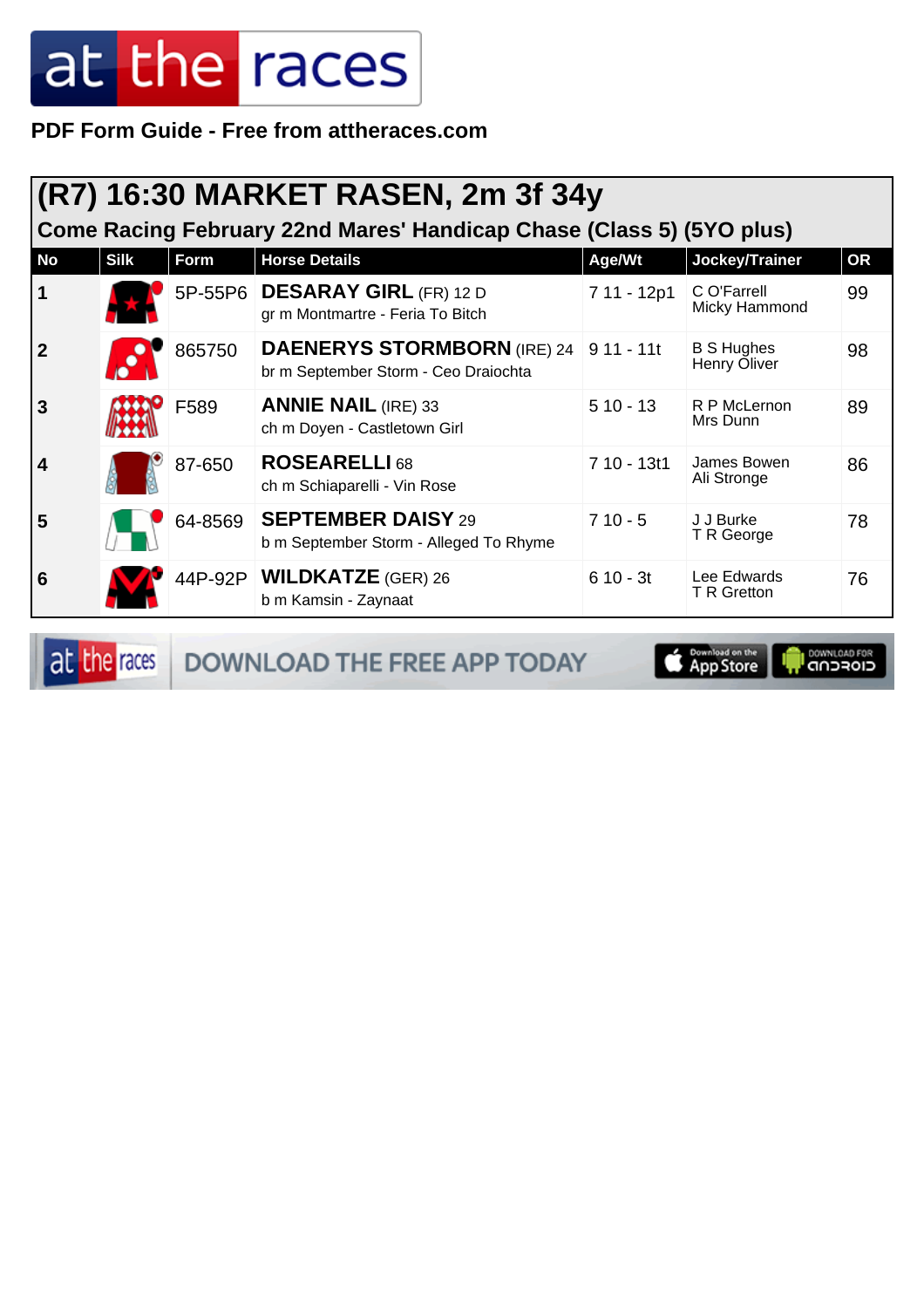**PDF Form Guide - Free from attheraces.com**

#### **(R7) 16:45 TAUNTON, 2m 104y**

**Cheltenham Gold Cup Lunch 18th March Open NH Flat Race (GBB Race) (Class 5) (4YO to 6YO)**

| <b>No</b>        | <b>Silk</b> | Form | <b>Horse Details</b>                                                 | Age/Wt     | Jockey/Trainer                                     | <b>OR</b> |
|------------------|-------------|------|----------------------------------------------------------------------|------------|----------------------------------------------------|-----------|
| 1                |             |      | <b>GALLOPADE 84 D</b><br>b g Schiaparelli - Shikra                   | $611 - 12$ | Caoilin Quinn (7)<br>W Greatrex                    |           |
| $\boldsymbol{2}$ |             | 75   | <b>BERTIE BLUE 36</b><br>b g Blue Bresil - Madame Allsorts           | $511 - 5$  | Thomas Bellamy<br>Miss E C Lavelle                 |           |
| 3                |             |      | <b>BRUCIE BONUS</b><br>gr g Indian Haven - Magical Wonderland        | $511 - 5$  | M G Nolan<br>Miss Sarah<br>Robinson                |           |
| 4                |             |      | <b>EXMOOR FOREST (IRE) 21</b><br>b g Sageburg - Horner Vale          | $511 - 5h$ | Ben Godfrey (3)<br>Ben Lund                        |           |
| 5                |             | 87   | <b>LORD BILL (IRE) 72</b><br>ch g Touch Of Land - Hayward's Heath    | $511 - 5$  | Conor Ring (3)<br>Grace Harris                     |           |
| 6                |             | 19   | <b>PRESENTING NELLY 65 D</b><br>b m Kayf Tara - Forever Present      | $511 - 5$  | Harry Skelton<br>D Skelton                         |           |
| $\overline{7}$   |             | 6    | <b>PRINCE MTM (IRE) 19</b><br>b g Hallowed Crown - Magical Rose      | $511 - 5$  | Shane Quinlan (5)<br><b>Ben Lund</b>               |           |
| 8                |             |      | <b>HORIZON DOVE (FR)</b><br>b m Walk In The Park - Fairytale Theatre | $510 - 12$ | P J Brennan<br>F O'Brien                           |           |
| 9                |             | 43   | POCKET TOO 68<br>b g Cannock Chase - Dance A Daydream                | $410 - 7t$ | <b>Miss Heidi Stevens</b><br>(7)<br>V R A Dartnall |           |
| 10               |             | 3    | <b>VENGEANCE 54</b><br>b g Schiaparelli - Titch Strider              | $410 - 7$  | Stan Sheppard<br>Tom Lacey                         |           |

at the races

DOWNLOAD THE FREE APP TODAY

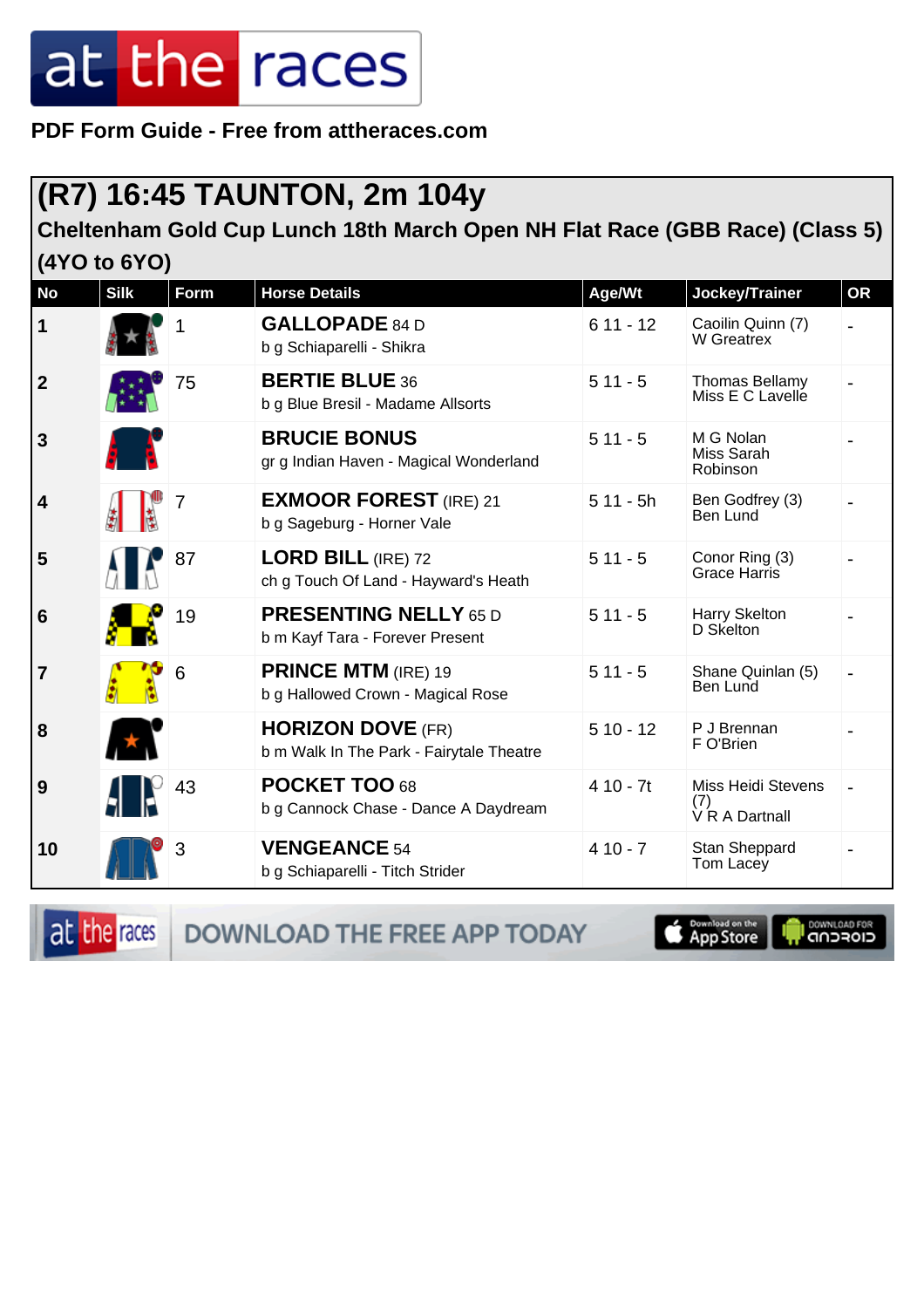**PDF Form Guide - Free from attheraces.com**

| (R1) 17:00 SOUTHWELL (A.W.), 4f 214y |             |           |                                                                            |            |                                          |           |  |
|--------------------------------------|-------------|-----------|----------------------------------------------------------------------------|------------|------------------------------------------|-----------|--|
| No(Dr)                               | <b>Silk</b> | Form      | <b>Betway Casino Handicap (Class 5) (4YO plus)</b><br><b>Horse Details</b> | Age/Wt     | Jockey/Trainer                           | <b>OR</b> |  |
| 1(12)                                |             | 6635-14   | <b>DENZIL'S LAUGHING (IRE) 8 CD BF</b><br>b g Mehmas - Question            | $49 - 9$   | <b>DOUBTFUL</b><br>K Dalgleish           | 72        |  |
| 2(11)                                |             | 714-111   | <b>TELL'EM NOWT</b> (EX5) 4 C<br>b g Belardo - Taleteller                  | 49 - 9est  | Daniel Muscutt<br>P S McEntee            | 72        |  |
| 3(7)                                 |             | $471 - 8$ | <b>MAPLE JACK 14 D</b><br>ch g Mayson - Porcelain                          | $49 - 7$   | G Lee<br>Miss J A Camacho                | 70        |  |
| 4(2)                                 |             | 506231-   | <b>NUBOUGH (IRE) 39</b><br>b g Kodiac - Qawaasem                           | $69 - 5t$  | Joshua Bryan<br><b>Mark Pattinson</b>    | 68        |  |
| 5(6)                                 |             | 9203-96   | <b>MOONRAKER 21 CD</b><br>ch g Starspangledbanner - Licence To Thrill      | $109 - 4p$ | Theodore Ladd (3)<br>M Appleby           | 67        |  |
| 6(5)                                 |             | 406-943   | <b>SCALE FORCE 7 CD</b><br>gr g Lethal Force - Alectrona                   | $69 - 3b$  | L Morris<br>Miss Gay Kelleway            | 66        |  |
| 7(1)                                 |             | 63327-8   | <b>GOWANLAD 18</b><br>b g Mayson - Aahgowangowan                           | $59 - 3p1$ | <b>Phil Dennis</b><br>P A Kirby          | 66        |  |
| 8(10)                                |             | 0162-51   | <b>JEANS MAITE 12 CD</b><br>b m Burwaaz - Misu's Maite                     | $69 - 2$   | Lewis Edmunds<br>S R Bowring             | 65        |  |
| 9(4)                                 |             | 31407-1   | <b>RED WALLS 15 CD</b><br>b g Heeraat - Gemini Glory                       | $49 - 0$   | <b>Jack Mitchell</b><br>Mrs L Williamson | 63        |  |
| 10(3)                                |             | 98110-5   | <b>SNOW BERRY</b> (IRE) 12 D<br>b f Dragon Pulse - Primal Snow             | $48 - 9p$  | Frederick Larson (7)<br>M Appleby        | 58        |  |
| 11(8)                                |             | 49886-0   | <b>GOSSIP 28 CD</b><br>b m Exceed and Excel - Al Sharood                   | $58 - 2p$  | Jack Duern (3)<br>S Dixon                | 51        |  |
| 12(9)                                |             | 663-435   | <b>QAARAAT8CD</b><br>b g Acclamation - Ladyship                            | $78 - 2v$  | Cam Hardie<br>Antony Brittain            | 51        |  |
|                                      |             |           |                                                                            |            |                                          |           |  |

Long Handicap: Gossip 8 - 1, Qaaraat 8 - 1

at the races DOWNLOAD THE FREE APP TODAY **S** Download on the